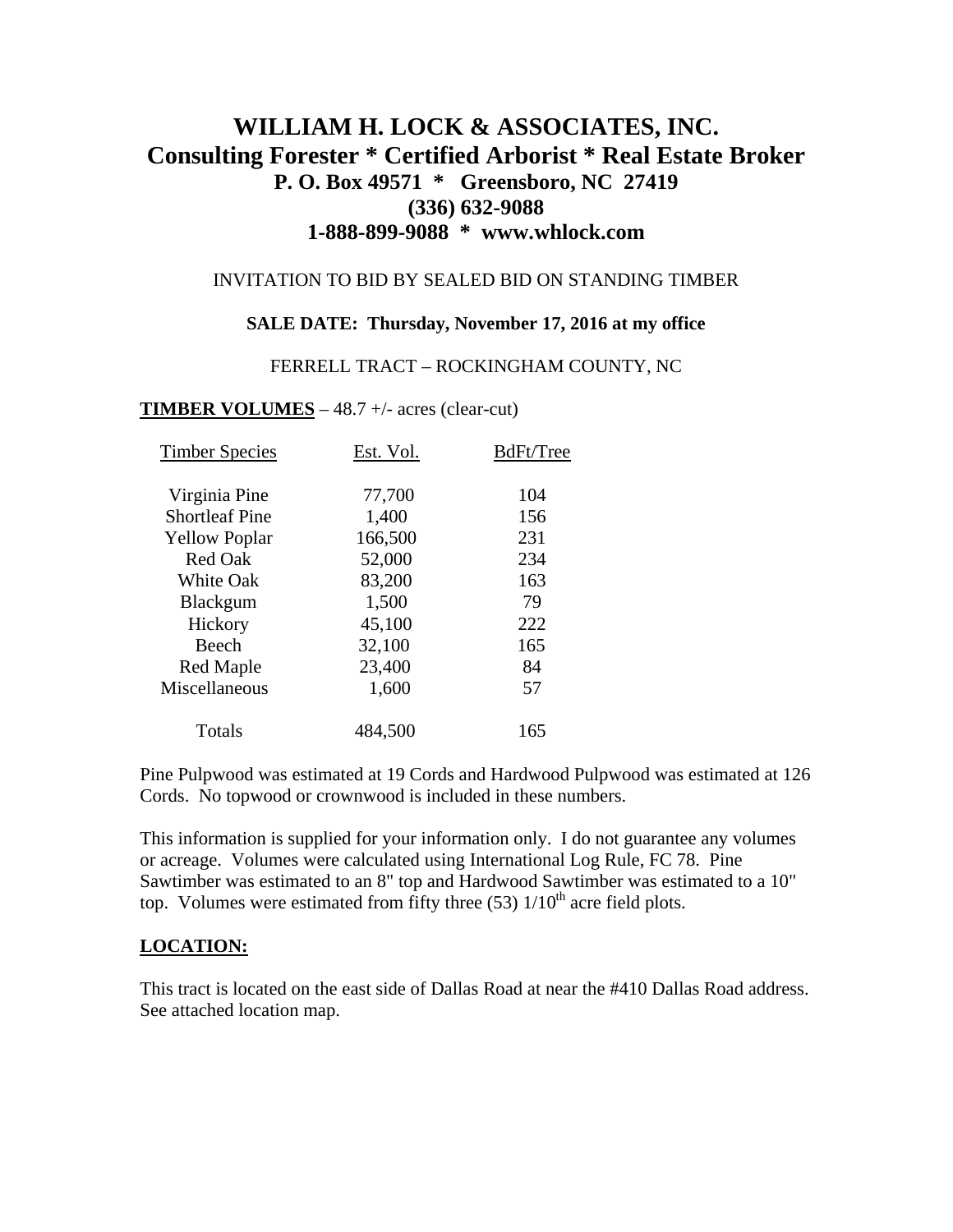Page Two Ferrell Tract - Timber Sale Sale Date: Thursday – November 17th, 2016

# **BIDS:**

The Ferrell Tract is being sold on a lump sum sealed bid basis. Bids will be accepted by **regular mail** if received by 5:00 pm on Wednesday, November 16, 2016 **OR** bids will be accepted by **email ([jcbarnes@whlock.com](mailto:jcbarnes@whlock.com)), telephone (336-632-9088), fax (336-632- 9088), or in-person** at my office until 11:00 am on Thursday, November 17, 2016. At 11:00 am on Thursday, November 17, 2016 all bids received will be recorded. The successful bidder will be notified within 24 hours of the bid openings. A 10% deposit may be requested to be delivered to William H. Lock & Associates, Inc. within 72 hours of the bid opening. The balance of the sales price is to be delivered at the sale closing. The seller reserves the right to refuse or accept any and all bids. Seller will consider all bids. The seller will be responsible for the timber deed preparation, revenue stamps if recorded, and the forestry consultant fees. The buyer will be responsible for all other closing costs. A \$1,000 performance deposit will be payable at closing and held in a noninterest bearing trust account until satisfactory completion of logging. The performance deposit does not limit the buyer's liability.

## **PLACE OF SALE:**

The timber sale will be held at the office of William H. Lock & Associates, Inc. in Greensboro, NC. The office address is 375 S. Swing Road, Greensboro, NC 27409. Telephone and Fax: 336-632-9088; [Email: jcbarnes@whlock.com](mailto:Email:%20jcbarnes@whlock.com) 

## **CONDITIONS OF SALE**:

1. The Buyer shall have 24 months from the date of the timber deed to cut and remove all merchantable timber within the "Sale Areas". "Creek Buffers" have been marked with Blue paint. No blue painted trees marking the buffer boundaries may be cut. All pine of any size and hardwoods >16" DBH may be harvested from within these buffer areas provided all Best Management Practices, Forest Practice Guidelines, and any applicable river basin or watershed regulations are followed. The sale boundaries are marked with pink flagging and the "OUT" area is marked with orange flagging. No trees beyond the pink or orange flagging are to be harvested.

2. The Buyer shall access the tract from Dallas Road. All access routes will need to be installed and/or maintained according to all North Carolina Best Management Practices, Forest Practice Guidelines, and any applicable river basin or watershed rules. All roadways must remain open and passable by ordinary traffic at all times. The roadways must be left in similar condition at the completion of the harvesting operation as they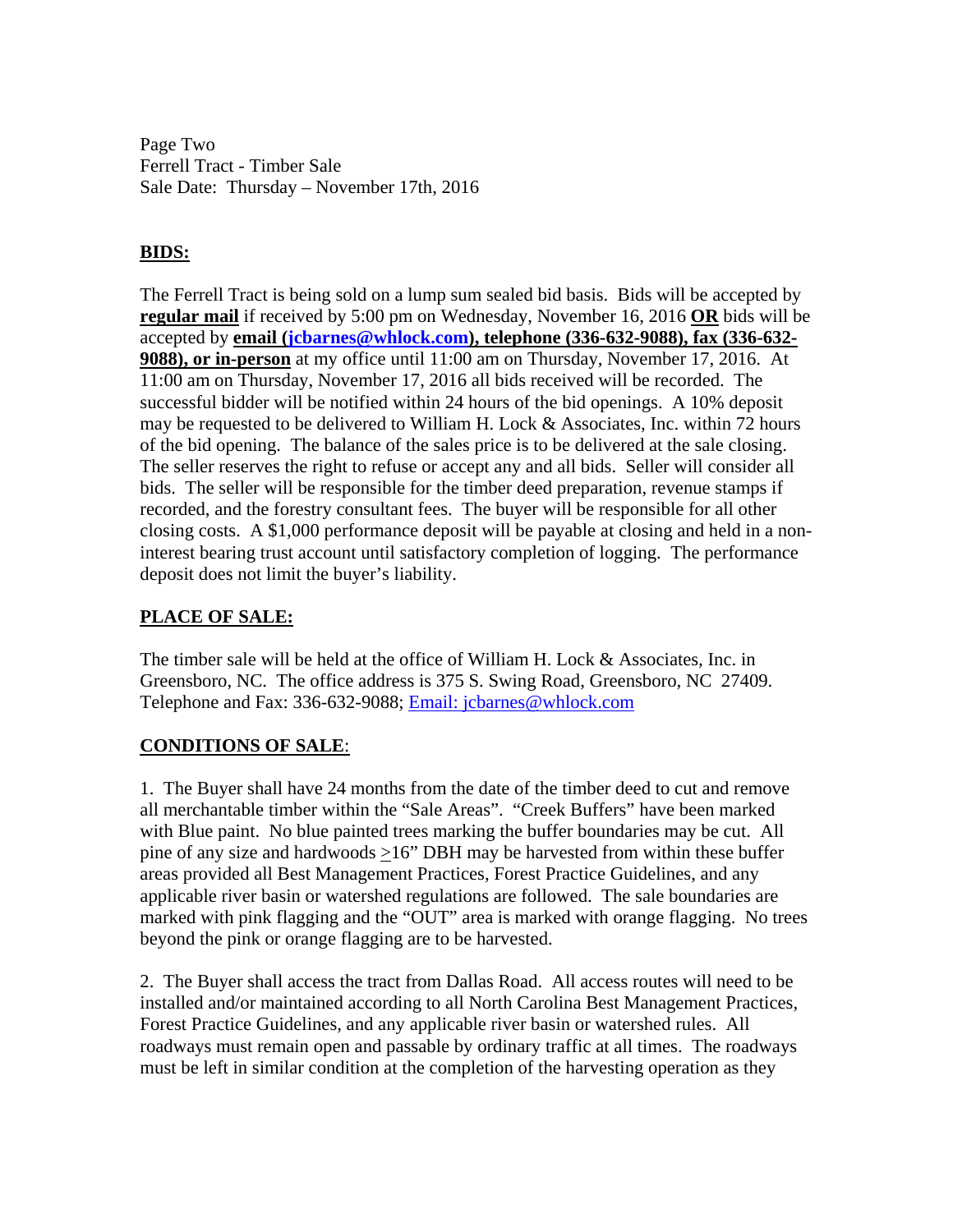Page Three Ferrell Tract - Timber Sale Sale Date: Thursday – November 17th, 2016

were at the beginning of the harvesting operation, reasonable wear and tear accepted. Call W.H. Lock if there are questions concerning access routes.

3. The Buyer is responsible for maintaining a clean site. No equipment parts, trash, tires or other debris shall be left on the property. It shall be the Buyer's responsibility to clean up any hazardous material or chemical waste spills including but not limited to Diesel Fuel, Hydraulic Fluid, Machine Oil, and/or Gasoline upon the subject property. Responsibility will include any required remediation including but not limited to the removal of contaminated soils.

4. Harvesting operations must not interfere with any farming operations and farming operations must not interfere with any harvesting operations. Decking, loading or hauling will not be permitted in any existing open fields or pastures immediately adjacent to the timber unless approved by William H. Lock  $&$  Associates, Inc. If approved, open areas must be free of logging debris, smoothed when completed, and re-seeded if necessary. All loading decks and truck parking areas must be reseeded when the harvesting operation is completed.

5. The Buyer is responsible for following all Federal, State, and local regulations regarding timber harvesting activities. If required, Buyer is responsible for obtaining any necessary permits or licenses required for timber harvesting. All logging operations must conform to North Carolina Best Management Practices, Forest Practices Guidelines, and any applicable river basin or watershed rules. In the event that a non-compliance situation is identified on the tract as a result of the harvesting operation, William H. Lock & Associates, Inc. will have the express right to suspend the harvesting operation until the situation is brought into compliance. No trees or other logging debris shall be left in or across the property boundary, sale cutting lines or access roads and paths.

6. All necessary property lines, corners and sale harvest boundaries have been marked with pink flagging. Out areas have been marked with orange flagging. No flagged or painted trees denoting the property and/or sale boundary shall be cut and no trees outside the boundary lines shall be cut. If trees marking the property lines or sale boundary are cut, North Carolina timber trespass laws may apply. No trees shall be cut to fall on a neighboring landowner's property or where potential damage may occur. If existing property corners are damaged or removed as a result of the harvesting operation, Buyer agrees to replace the markers at the correct surveyed location at their own expense.

7. Buyer agrees to notify William H. Lock & Associates, Inc., P. O. Box 49571, Greensboro, NC 27419 at least 3 days in advance of the beginning of the harvesting operation and at least 3 days in advance of the completion of the harvesting operation.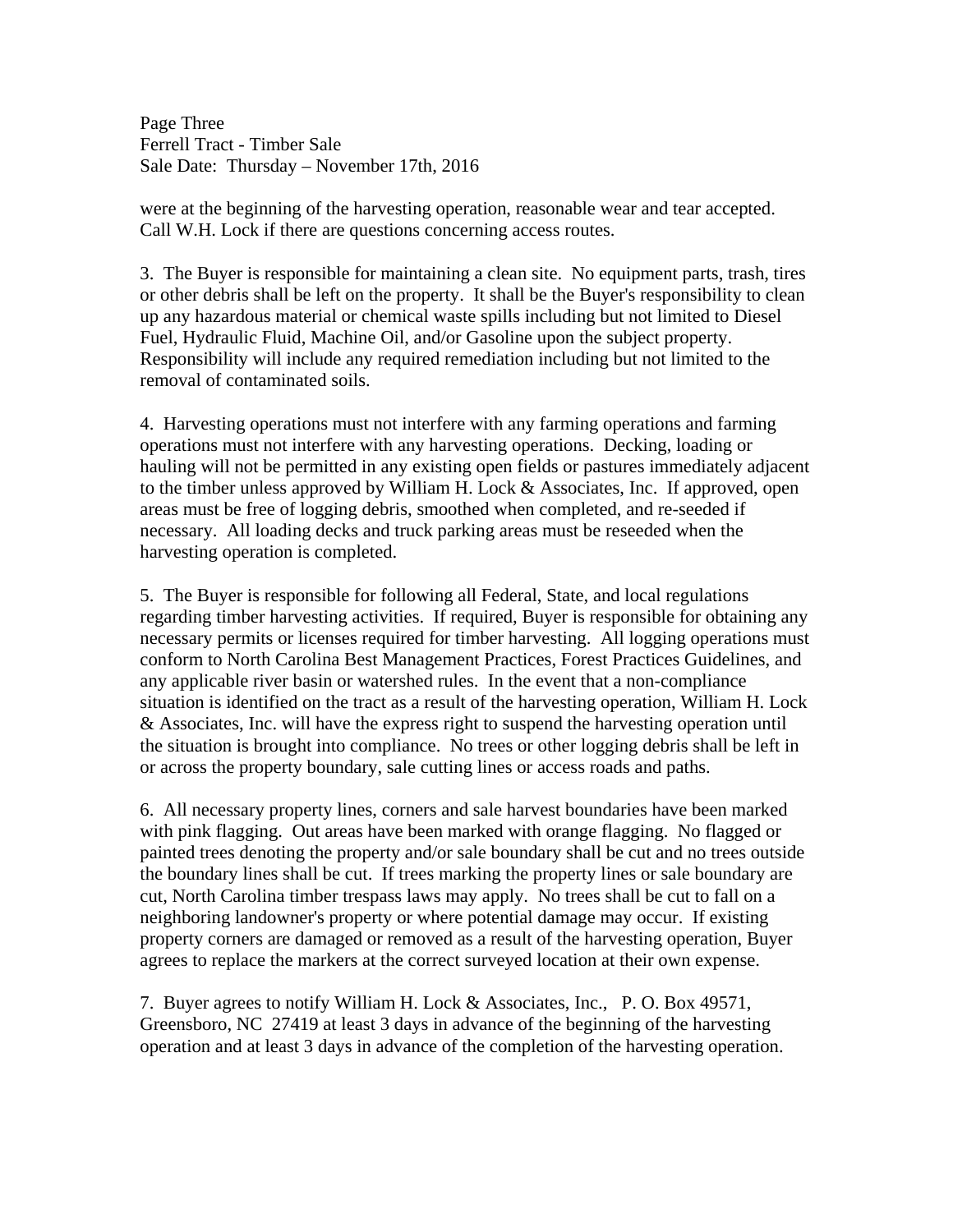Page Four Ferrell Tract – Timber Sale Sale Date: Thursday, November 17th, 2016

The buyer and/or logger must complete a pre-harvest inspection with WHL & Associates prior to beginning any logging activity.

8. Seller or their Agent reserves the right, in its sole discretion, to require the termination of all timber harvesting in the event that weather conditions cause the land to become so wet that continued logging will cause excessive site damage and rutting. Seller agrees to extend the cutting time automatically for the number of days of required termination if he exercises this item. If work is allowed to continue during the determination process, Buyer agrees to repair any excessively rutted areas.

9. The Buyer shall indemnify and hold harmless the Owner, his agent or assigns, from any and all liability and any and all loss, including attorney's fees and other reasonable expenses incurred, arising from the operations, activities, or omission of Buyer incident or related to this contract or upon the Sale Area, including such liability or loss caused by acts of omissions of Buyer's employees, contractors, sub-contractors, employees of contractors or sub-contractors, or licensees of Buyer, or to any others for property damage, personal injury, death, or otherwise. Buyer guarantees their loggers will be covered by Workers Compensation and General Liability Insurance in the amount of one million dollars and will provide satisfactory evidence of coverage at closing and maintain same throughout all logging operations.

10. Once purchased, the Timber shall not be assigned by the Buyer, either in whole or in part without the prior written consent of the Seller.

11. Seller warrants his title to said timber and agrees to defend said title against any and all claims for taxes, mortgages, or any other encumbrances at his own expense.

12. Seller or their Agent reserves the right to inspect the harvesting operations of the Buyer upon the Seller's lands at reasonable times and intervals. In the event the Seller or his Agent detects any violations of the timber deed or contract, the Seller or his Agent reserves the right to suspend all harvesting operations until the violations are corrected. Any questions regarding this sale should be directed to William H. Lock  $&$  Associates, Inc. in Greensboro, NC.